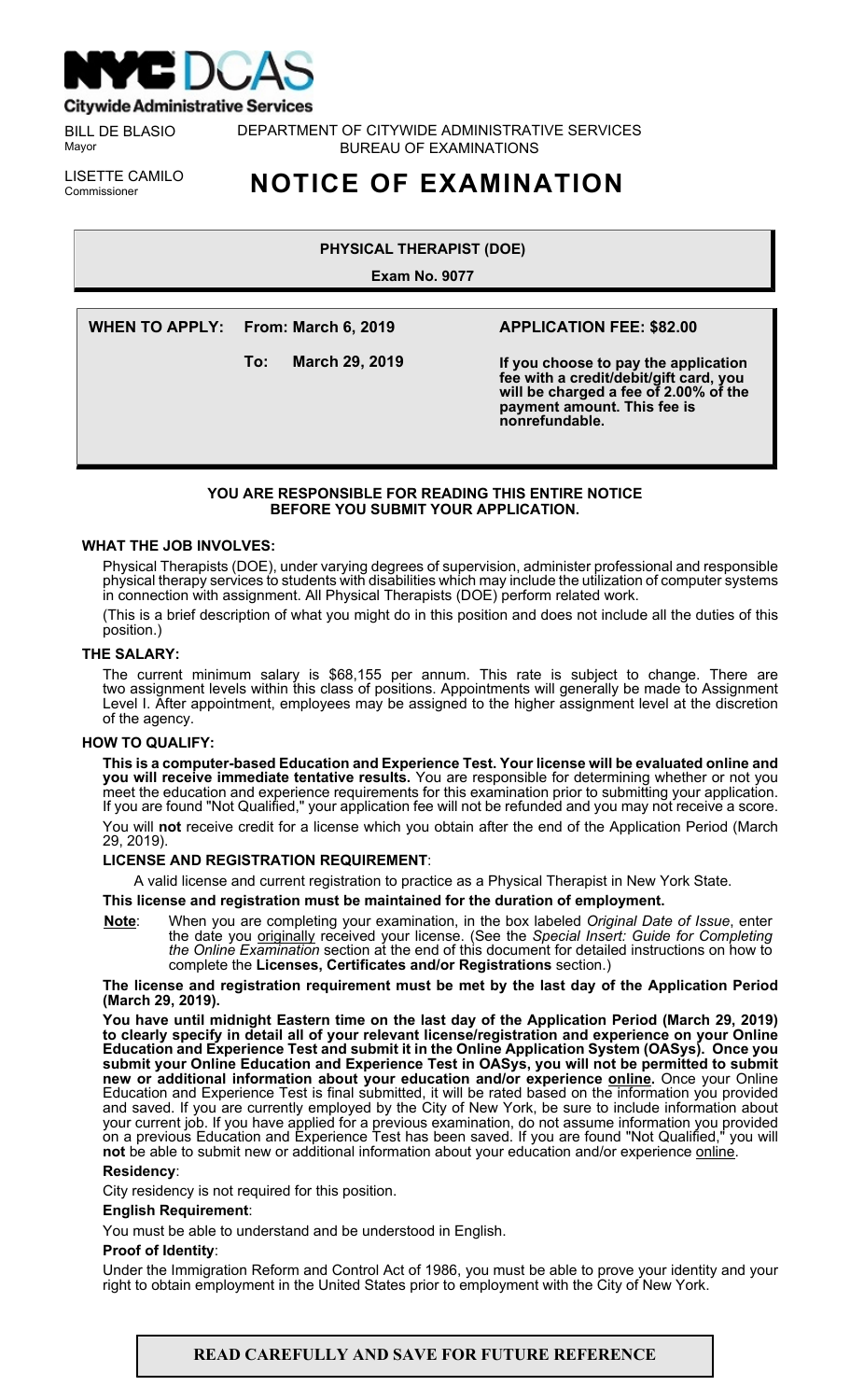# **HOW TO APPLY:**

If you believe you meet the requirements in the "How to Qualify" section, apply using the Online Application System (OASys) at *www.nyc.gov/examsforjobs*. Follow the onscreen application instructions for electronically submitting your application and payment and completing any required information. A unique and valid email address is required to apply online. Several internet service providers, including but not limited to Google, Yahoo!, AOL, Outlook.com, and Mail.com offer free email addresses. **All new OASys accounts require verification before a candidate can apply to ensure the accuracy of candidate information. Verification is instantaneous for most accounts and you will receive a confirmation email with instruction to activate your account. For any account creation issues, you will receive onscreen prompts to contact DCAS. This review may require up to two (2) business days to be reviewed and resolved. Please keep this information and the application period deadline in mind when creating your account.**

The following methods of payment are acceptable: major credit card, bank card associated with a bank account, or a prepaid debit card with a credit card logo which you may purchase online or at various retail outlets. If you are receiving or participating in certain forms of public assistance/benefits/programs, or are a veteran, you may qualify to have the application fee waived. For more information on eligibility for a fee waiver and documentation requirements visit the Fee Waiver FAQ on the Online Application System at: *https://a856-exams.nyc.gov/OASysWeb/Home/FAQ*.

You may come to the DCAS Computer-based Testing & Applications Centers to apply for this examination online and submit a money order payable to DCAS (Exams) or to submit documentation for a fee waiver. The centers will be open Monday through Saturday from 9:00 AM to 5:00 PM:

| <b>Manhattan</b>                                       | <b>Brooklyn</b>                                         | <b>Queens</b>                                                  |
|--------------------------------------------------------|---------------------------------------------------------|----------------------------------------------------------------|
| 2 Lafayette Street<br>17th Floor<br>New York, NY 10007 | 210 Joralemon Street<br>4th Floor<br>Brooklyn, NY 11201 | 118-35 Queens Boulevard<br>5th Floor<br>Forest Hills, NY 11375 |
| <b>Staten Island</b>                                   |                                                         | <b>Bronx</b>                                                   |
| 135 Canal Street                                       |                                                         | 1932 Arthur Avenue                                             |

3rd Floor 2nd Floor<br>Staten Island, NY 10304 Bronx, NY 10457 Staten Island, NY 10304

You must complete the entire examination by midnight, Eastern time, of the last day of the Application Period (March 29, 2019). If you have questions about applying for this examination, you may contact DCAS at *OASys@dcas.nyc.gov*.

**Special Circumstances Guide:** This guide is located on the DCAS website at *www.nyc.gov/html/dcas/downloads/pdf/misc/pdf\_c\_special\_circumstances\_guide.pdf* and available at the DCAS Computer-based Testing & Applications Centers. This guide gives important information about claiming Veterans' or Legacy credit, and notifying DCAS of a change in your mailing address. Follow all instructions on the Special Circumstances Guide that pertain to you when you complete your "Application for Examination."

#### **THE TEST:**

Your score will be determined by a license and experience test. You will receive a score of 70 points for meeting the license and registration requirement listed above. After these requirements are met, you will receive additional credit **for a maximum of thirty (30) months of satisfactory, full-time experience** up to a maximum of 100 points on the following basis:

**Level 1**: If you have satisfactory, full-time experience as a licensed New York State Physical Therapist **in a school setting**, you will receive:

# **1.0 point for each month of experience**

**Level 2**: If you have satisfactory, full-time experience as a licensed New York State Physical Therapist **in a setting other than a school**, you will receive:

#### **0.5 point for each month of experience**

**Each month of experience will be credited under only one category which will be the highest appropriate category. A maximum of thirty (30) months of satisfactory, full-time experience gained after issuance of a New York State Physical Therapist license will be credited.**

In order to receive credit for satisfactory experience as a licensed New York State Physical Therapist performing Physical Therapy duties, for each employment you must have performed **at least eleven (11)** of the tasks in **one** of the following Task Categories of the **Physical Therapist (DOE) Task Inventory**. (For more information, see **Item #3A** in the *Special Insert: Guide for Completing the Online Examination* section at the end of this document.)

## **Task Task Category # Category**

- 0100.0000 Performs physical therapy duties as a licensed New York State Physical Therapist in a school setting.
- 0200.0000 Performs physical therapy duties as a licensed New York State Physical Therapist in a setting other than a school.

The complete **Physical Therapist (DOE) Task Inventory** is as follows:

#### **Physical Therapist (DOE) Task Inventory**

**0100.0000 Performs physical therapy duties as a licensed New York State Physical Therapist in a school setting. (19 Tasks)**

0100.0001 Participates in screening/observing special education students referred for physical therapy. Services are provided in accordance with the students' individualized education programs.

- 0100.0002 Develops individual treatment programs for the provision of physical therapy. 0100.0003 Develops group treatment programs for the provision of physical therapy.
- 
- 0100.0004 Develops and presents physical therapy-related activities to benefit students in their educational environment.
- 0100.0005 Participates in providing services to special education students referred for physical therapy. Services are provided in accordance with the students' individualized education programs.
- 0100.0006 Implements individual treatment programs for the provision of physical therapy.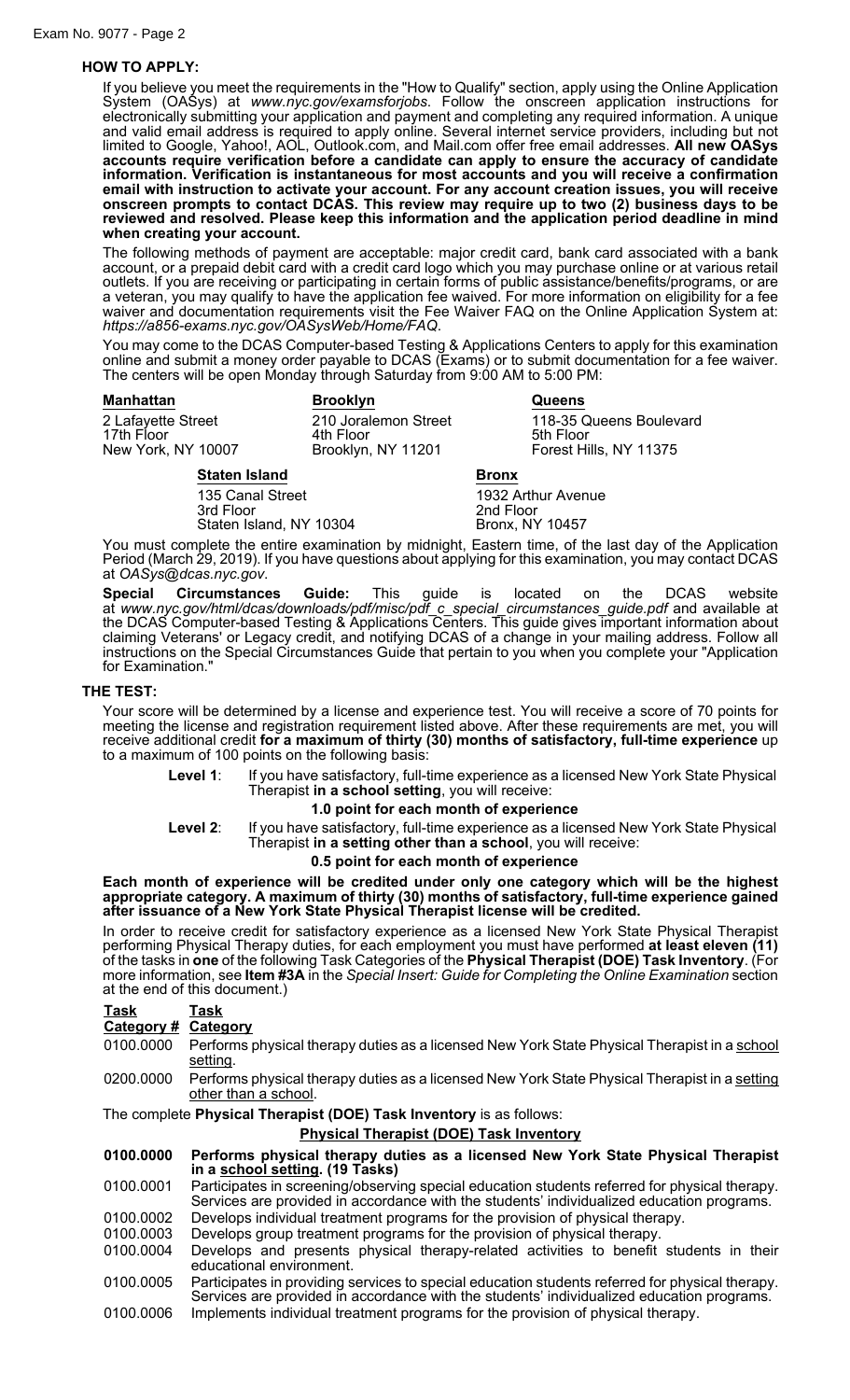## Exam No. 9077 - Page 3

0100.0007 Implements group treatment programs for the provision of physical therapy. 0100.0008 Reviews clinical records of students receiving physical therapy for accuracy and completeness. 0100.0009 Maintains attendance and session notes for students receiving physical therapy. 0100.0010 Maintains anecdotal records for students receiving physical therapy. 0100.0011 Maintains reports for students receiving physical therapy. 0100.0012 Assists school personnel through individual consultations, with the formation of goals and objectives related to students' individualized education programs. 0100.0013 Participates in interdisciplinary conferences to discuss student progress. 0100.0014 Participates in parent conferences to discuss student progress. 0100.0015 Makes appropriate recommendations for physical therapy programs. 0100.0016 Consults with parents/guardians regarding treatment goals, specialized therapeutic equipment and materials, and other suggestions to enhance the student's functional ability within the classroom. 0100.0017 Contacts primary care facilities regarding students' medical issues and adaptive equipment needs, relating to the continuity of services in school. 0100.0018 Requests equipment and supplies necessary to carry out a physical therapy program. 0100.0019 Instructs teachers, paraprofessionals, parents and other staff in the use of adaptive equipment and materials for classroom/school use. **0200.0000 Performs physical therapy duties as a licensed New York State Physical Therapist in a setting other than a school. (19 Tasks)** 0200.0001 Participates in screening individuals referred for physical therapy. Services are provided in accordance with the students' individualized education programs. 0200.0002 Develops individual treatment programs for the provision of physical therapy. 0200.0003 Develops group treatment programs for the provision of physical therapy. 0200.0004 Develops and presents physical therapy-related activities to benefit individuals in their environment. 0200.0005 Participates in providing services to individuals referred for physical therapy. Services are provided in accordance with the individual's needs. 0200.0006 Implements individual treatment programs for the provision of physical therapy. 0200.0007 Implements group treatment programs for the provision of physical therapy. 0200.0008 Reviews clinical records of individuals receiving physical therapy for accuracy and completeness. 0200.0009 Maintains attendance and session notes for individuals receiving physical therapy. 0200.0010 Maintains anecdotal records for individuals receiving physical therapy. 0200.0011 Maintains reports for individuals receiving physical therapy. 0200.0012 Assists personnel through individual consultations, with the formation of goals and objectives related to an individual's needs. 0200.0013 Participates in interdisciplinary conferences to discuss an individual's progress. 0200.0014 Participates in conferences to discuss an individual's progress. 0200.0015 Makes appropriate recommendations for physical therapy programs. 0200.0016 Consults with families regarding treatment goals, specialized therapeutic equipment and materials, and other suggestions to enhance an individual's functional ability. 0200.0017 Contacts primary care facilities regarding an individual's medical issues and adaptive equipment needs, relating to the continuity of services.

0200.0018 Requests equipment and supplies necessary to carry out a physical therapy program.

0200.0019 Instructs paraprofessionals, families and others in the use of adaptive equipment and materials.

You will receive a maximum of one month of experience credit for each month you worked. If you have any of the above experience on a part-time basis, it will be credited according to the equivalent percent of full-time experience. Each month of experience will be credited under only one category which will be the highest appropriate category.

**You have until midnight Eastern time on the last day of the Application Period (March 29, 2019) to clearly specify in detail all of your relevant license/registration and experience on your Online Education and Experience Test and submit it in the Online Application System (OASys). Once you submit your Online Education and Experience Test in OASys, you will not be permitted to submit new or additional information about your education and/or experience online.** Once your Online Education and Experience Test is final submitted, it will be rated based on the information your provided and saved. If you are currently employed by the City of New York, be sure to include information about your current job. If you have applied for a previous examination, do not assume information you provided on a previous Education and Experience Test has been saved. If you are found "Not Qualified," you will **not** be able to submit new or additional information about your license/registration and/or experience online.

# **You will not receive credit for license/registration or experience which you obtain after the end of the Application Period (March 29, 2019).**

# **CHANGE OF MAILING ADDRESS, EMAIL ADDRESS, AND/OR TELEPHONE NUMBER:**

It is critical that you promptly notify DCAS of any change to your mailing address, email address and/or phone number. If we do not have your correct mailing address, email address and/or phone number, you will not receive information about your exam(s), consideration for appointment and/or important information that may require a response by a specified deadline. If you need to update your Mailing Address, Email Address, and/or Telephone Number, read below:

- City Employees update this information in NYCAPS Employee Service (ESS) at *www.nyc.gov/ess*.
- All Others update this information on your Profile page in the Online Application System (OASys) by logging into your OASys account and navigating to your Dashboard, then your Profile tab at *www.nyc.gov/examsforjobs*.
- Submit a written request in-person or by mail: DCAS, 1 Centre Street, 14th Floor, New York, NY 10007 or brought in person to the same address Monday through Friday from 9AM to 5PM. Your written request must include your full name, social security number, exam title(s), exam number(s), previous mailing and/or email address, and your new mailing and/or email address.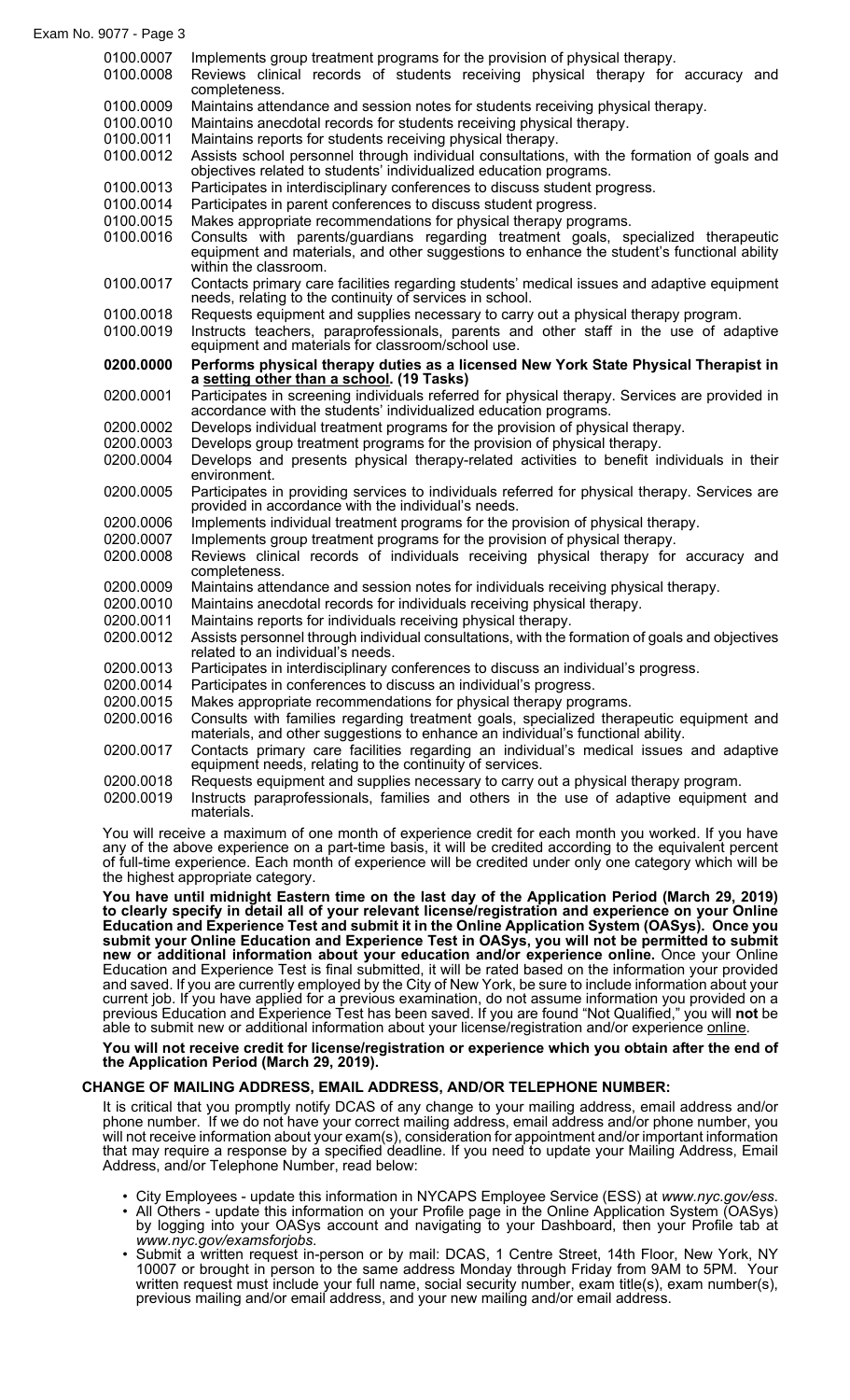# **CHANGE OF NAME AND/OR SOCIAL SECURITY NUMBER:**

Use the Data Correction Form and follow all instructions for changing your name and/or social security number with DCAS. The following link will provide you with the DCAS Data Correction Form: *https://www1.nyc.gov/assets/dcas/downloads/pdf/employment/dp148a.pdf*.

# **THE TEST RESULTS:**

Immediately after you have submitted the examination online, you will be informed of the results. If you are found Qualified, you will receive a tentative score. At the time of establishment of the eligible list for this examination, your score will become final, your name will be placed in final score order on the eligible list and you will be given a list number. You will be notified by mail of your final test results. The eligible list determines the order by which candidates will be considered for appointment. If you meet all requirements and conditions, you will be considered for appointment when your name is reached on the eligible list. Once a list has been established, it will typically remain active for four years. To learn more about the civil service system go to: *http://www.nyc.gov/html/dcas/html/work/civilservice\_1.shtml*.

## **ADDITIONAL INFORMATION:**

# **Application Receipt:**

You will be emailed a receipt immediately after you have applied for the examination. If you do not receive this receipt, check "Junk", "Trash", or "Spam" folder for the primary email linked to your Online Application System (OASys) account. If you are unable to locate the email, you can view a summary of the notification email to you on your OASys Dashboard, then Notifications. If you are still unable to find the email, please email DCAS via the Contact feature available in OASys with a description of the issue and include the Exam # and your Profile # located on your Profile page. While on your Profile page, check that the email addresses you provided are correct and/or updated.

## **PENALTY FOR MISREPRESENTATION:**

Any intentional misrepresentation on the application or examination may result in disqualification, even after appointment, and may result in criminal prosecution.

# **Special Insert: Guide for Completing the Online Examination**

This online examination consists of the following sections:

- Application, including the Notice of Examination and payment of fee
- Employment/Work Experience
- Licenses, Certificates, and/or Registrations<br>■ Survey
- Survey

There are detailed instructions online for each of these sections, so make sure that you read these instructions before you begin to fill out each section. In addition, the **Overview and Frequently Asked Questions (FAQs)**, which are accessible throughout the examination process, contain valuable information about the online examination process and civil service procedures governing examinations. This guide is a brief summary of some of the items found in these instructions.

**1. Prior to Applying for the Examination**: This examination requires all candidates to meet the License and Registration Requirement listed in the **HOW TO QUALIFY** section on page 1 of this Notice of Examination (NOE). All candidates **must** meet the following:

**License and Registration Requirement**: By the last day of the application period, you must have a valid license and current registration to practice as a Physical Therapist in New York State. If you do not meet the License and Registration Requirement, you will be found **NOT QUALIFIED** and your application fee will not be refunded.

**2. Completing the APPLICATION**: You **must** complete the application and examination by midnight, Eastern time, of the last day of the application period. **Your application is not complete until you pay the Application Fee.** If you do **not** complete your application, which includes payment of the application fee, there will be no record that you applied for the examination. Once you complete your application, you will be automatically directed to the **Online Education and Experience Test**, where you may save your license and experience.

# **3. Completing the ONLINE EDUCATION AND EXPERIENCE TEST**:

**A.Completing the EMPLOYMENT/WORK EXPERIENCE section**: For each job you list you must fill out in detail all of the information requested. Part-time experience will be pro-rated according to the following ranges:

35 hours per week or more = 100%

34 hours per week or less will be pro-rated as a percentage of a 35 hour work week.

**For each job, you must select the tasks you performed from the tasks listed in the dropdown menu.**

- **(I) Experience as a licensed New York State Physical Therapist in a school setting**: In order to receive credit for experience as a licensed New York State Physical Therapist in a school setting, for each job you must select at least **eleven (11)** tasks from the tasks listed under Task Category #0100.0000. For example, if you select ten (10) or fewer tasks from Task Category #0100.0000, the job will **not** receive credit.
- **(II)Experience as a licensed New York State Physical Therapist in a setting other than a school**: In order to receive credit for experience as a licensed New York State Physical Therapist in a setting other than a school, for each job you must select at least **eleven (11)** tasks from the tasks listed under Task Category #0200.0000. For example, if you select ten (10) or fewer tasks from Task Category #0200.0000 for a job, you will **not** receive credit.